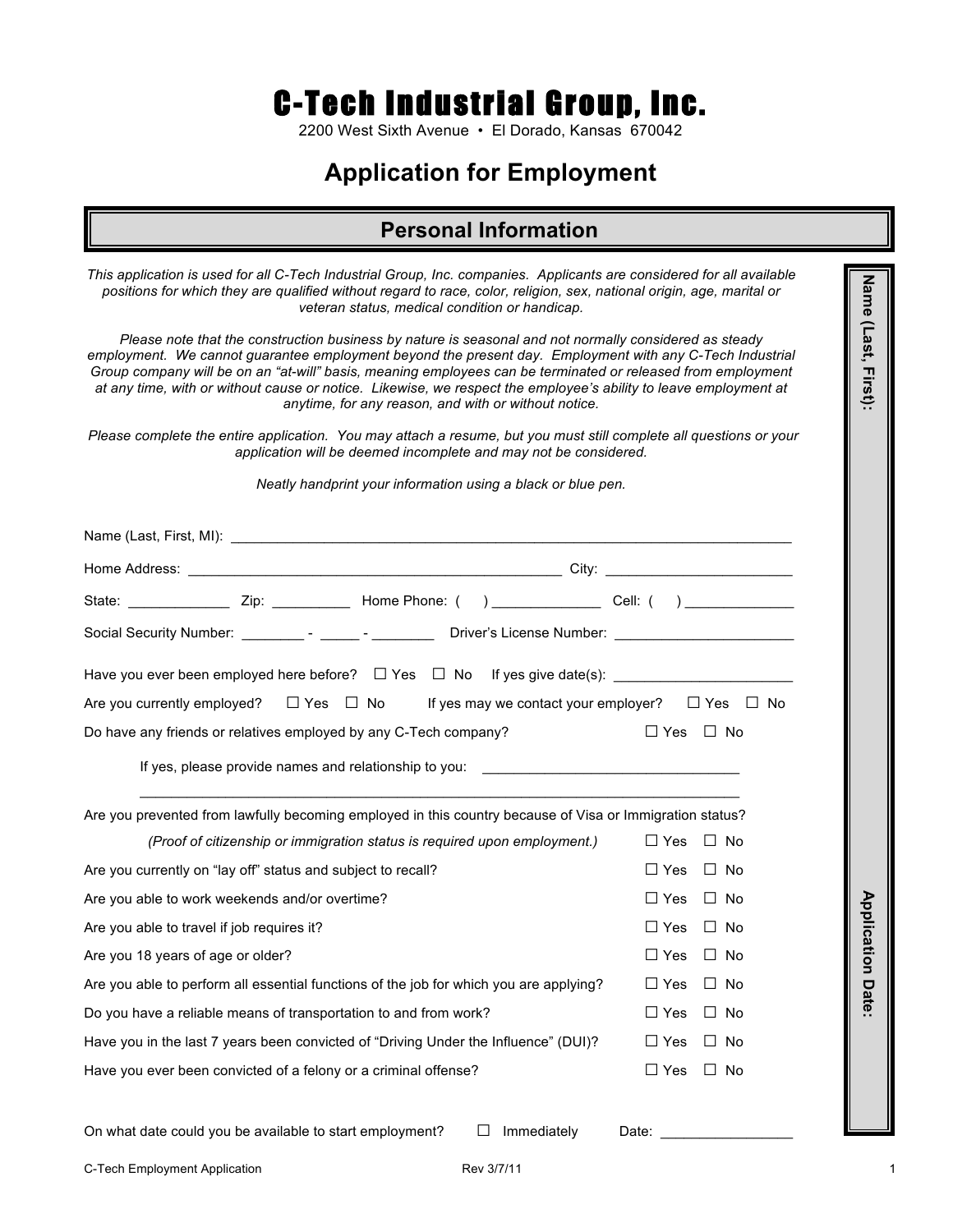| <b>Employment Desired</b>       |                                                                              |              |                    |  |                                             |                          |  |  |
|---------------------------------|------------------------------------------------------------------------------|--------------|--------------------|--|---------------------------------------------|--------------------------|--|--|
|                                 | Please indicate C-Tech company(ies) to whom you are applying for employment: |              |                    |  |                                             |                          |  |  |
|                                 | Blackburn Construction, Inc. (BCI)<br>Blackburn Maintenance, Inc. (BMI)      |              |                    |  |                                             |                          |  |  |
| $\Box$                          | ConFab Incorporated. (CFI)                                                   |              |                    |  | Industrial Insulation Services, Inc. (IISI) |                          |  |  |
| El Dorado Workforce, Inc. (EWI) |                                                                              |              |                    |  |                                             |                          |  |  |
|                                 | Please indicate position(s) for which you are applying:                      |              |                    |  |                                             |                          |  |  |
|                                 | Pipe Welder (Single Hand)                                                    |              | Pipe Welder (Rig)  |  |                                             | <b>Structural Welder</b> |  |  |
|                                 | <b>Equipment Operator</b>                                                    |              | Pipefitter         |  | ⊔                                           | Structural Filler/Layout |  |  |
|                                 | Millwright                                                                   | ΙI           | Painter            |  | $\mathsf{L}$                                | Insulator                |  |  |
|                                 | Scaffold Builder                                                             |              | Sheet Metal Worker |  |                                             | Craft Helper             |  |  |
|                                 | Laborer                                                                      | $\mathsf{L}$ | Office/Clerical    |  | $\Box$                                      | Other:                   |  |  |
|                                 |                                                                              |              |                    |  |                                             |                          |  |  |
|                                 | <b>Skills</b>                                                                |              |                    |  |                                             |                          |  |  |

Please identify any special skills, certifications, licenses, training that you have that will help in the position you are applying for (i.e., craft testing certifications, operator certification/licenses, welder certifications, safety/HAZWOP training, computer skills, etc.): *Attach an additional separate sheet if necessary.*

\_\_\_\_\_\_\_\_\_\_\_\_\_\_\_\_\_\_\_\_\_\_\_\_\_\_\_\_\_\_\_\_\_\_\_\_\_\_\_\_\_\_\_\_\_\_\_\_\_\_\_\_\_\_\_\_\_\_\_\_\_\_\_\_\_\_\_\_\_\_\_\_\_\_\_\_\_\_\_\_\_\_\_\_\_\_\_\_\_\_\_\_\_\_\_\_\_\_\_\_\_\_\_\_ \_\_\_\_\_\_\_\_\_\_\_\_\_\_\_\_\_\_\_\_\_\_\_\_\_\_\_\_\_\_\_\_\_\_\_\_\_\_\_\_\_\_\_\_\_\_\_\_\_\_\_\_\_\_\_\_\_\_\_\_\_\_\_\_\_\_\_\_\_\_\_\_\_\_\_\_\_\_\_\_\_\_\_\_\_\_\_\_\_\_\_\_\_\_\_\_\_\_\_\_\_\_\_\_ \_\_\_\_\_\_\_\_\_\_\_\_\_\_\_\_\_\_\_\_\_\_\_\_\_\_\_\_\_\_\_\_\_\_\_\_\_\_\_\_\_\_\_\_\_\_\_\_\_\_\_\_\_\_\_\_\_\_\_\_\_\_\_\_\_\_\_\_\_\_\_\_\_\_\_\_\_\_\_\_\_\_\_\_\_\_\_\_\_\_\_\_\_\_\_\_\_\_\_\_\_\_\_\_ \_\_\_\_\_\_\_\_\_\_\_\_\_\_\_\_\_\_\_\_\_\_\_\_\_\_\_\_\_\_\_\_\_\_\_\_\_\_\_\_\_\_\_\_\_\_\_\_\_\_\_\_\_\_\_\_\_\_\_\_\_\_\_\_\_\_\_\_\_\_\_\_\_\_\_\_\_\_\_\_\_\_\_\_\_\_\_\_\_\_\_\_\_\_\_\_\_\_\_\_\_\_\_\_ \_\_\_\_\_\_\_\_\_\_\_\_\_\_\_\_\_\_\_\_\_\_\_\_\_\_\_\_\_\_\_\_\_\_\_\_\_\_\_\_\_\_\_\_\_\_\_\_\_\_\_\_\_\_\_\_\_\_\_\_\_\_\_\_\_\_\_\_\_\_\_\_\_\_\_\_\_\_\_\_\_\_\_\_\_\_\_\_\_\_\_\_\_\_\_\_\_\_\_\_\_\_\_\_ \_\_\_\_\_\_\_\_\_\_\_\_\_\_\_\_\_\_\_\_\_\_\_\_\_\_\_\_\_\_\_\_\_\_\_\_\_\_\_\_\_\_\_\_\_\_\_\_\_\_\_\_\_\_\_\_\_\_\_\_\_\_\_\_\_\_\_\_\_\_\_\_\_\_\_\_\_\_\_\_\_\_\_\_\_\_\_\_\_\_\_\_\_\_\_\_\_\_\_\_\_\_\_\_ \_\_\_\_\_\_\_\_\_\_\_\_\_\_\_\_\_\_\_\_\_\_\_\_\_\_\_\_\_\_\_\_\_\_\_\_\_\_\_\_\_\_\_\_\_\_\_\_\_\_\_\_\_\_\_\_\_\_\_\_\_\_\_\_\_\_\_\_\_\_\_\_\_\_\_\_\_\_\_\_\_\_\_\_\_\_\_\_\_\_\_\_\_\_\_\_\_\_\_\_\_\_\_\_

Other than English, list any languages that you can speak, read or write that could be of benefit to the position applying for:

| Speak: |  |
|--------|--|
| Read:  |  |
| Write: |  |

## **Education History**

| Level               | <b>Name of School</b> | City, State | Diploma/Degree | Year<br>Graduated |
|---------------------|-----------------------|-------------|----------------|-------------------|
| High School         |                       |             |                |                   |
| GED                 |                       |             |                |                   |
| Tech/Trade School   |                       |             |                |                   |
| College (Undergrad) |                       |             |                |                   |
| College (Graduate)  |                       |             |                |                   |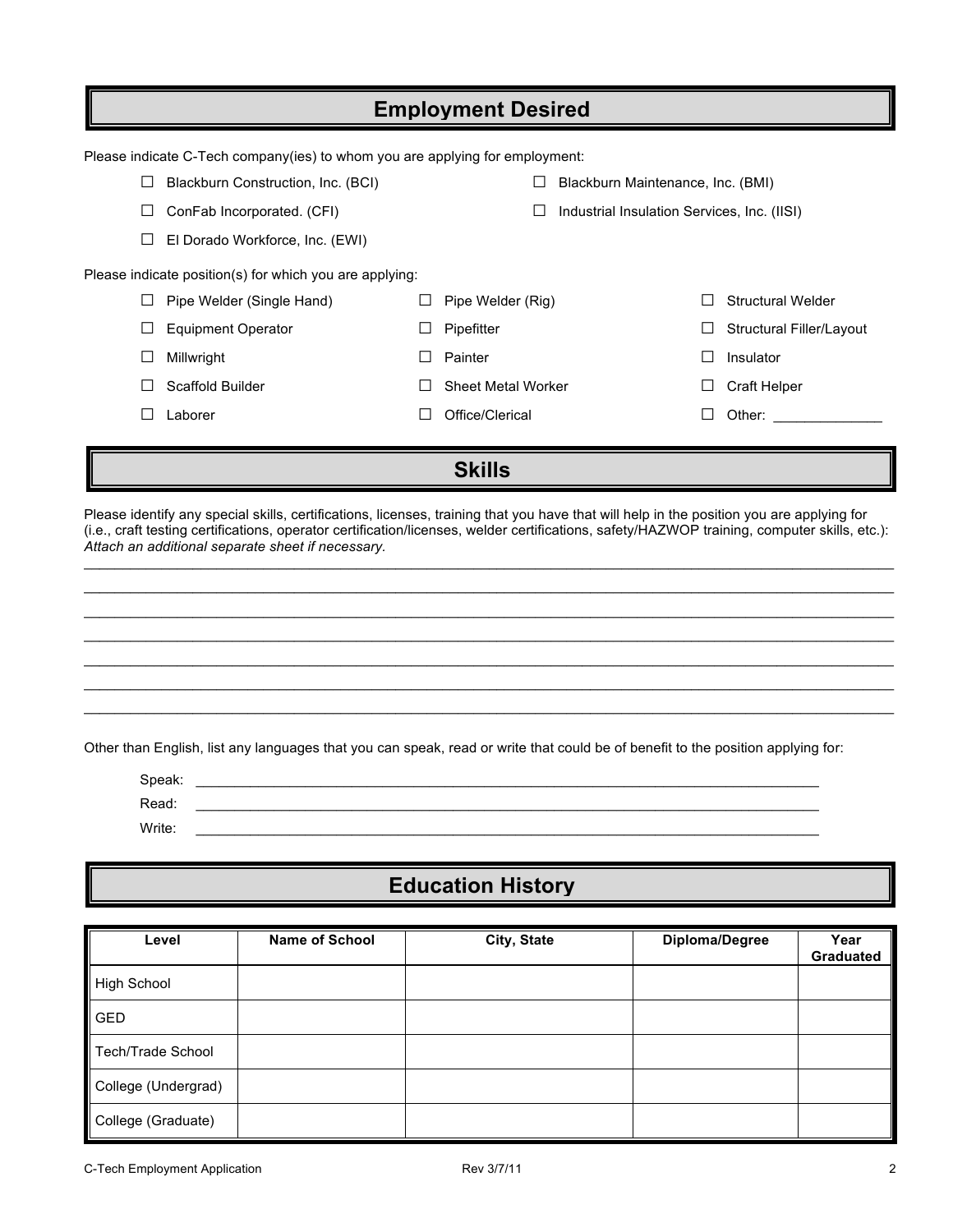#### **Employment History**

*Please detail your entire work history. Begin with your current or most recent employer. If you held multiple positions with the same organization, detail each position separately. Omission of prior employment may be considered falsification of information. Please explain any gaps in employment. Include full-time military or volunteer commitments. Please do not complete this information with the notation "See Resume". Please note that C-Tech Industrial Group Companies reserve the right to contact all current and former employers for reference information.*

#### *Attach additional sheets if necessary.*

| Employer           | Telephone |              | Dates Employed     | Describe Job Duties / Work Performed |
|--------------------|-----------|--------------|--------------------|--------------------------------------|
|                    |           | From         | To                 |                                      |
| Address            |           |              |                    |                                      |
| Job Title          |           |              | Hourly Rate/Salary |                                      |
|                    |           | Start        | Final              |                                      |
| Supervisor         |           |              |                    |                                      |
|                    |           |              |                    |                                      |
| Reason for Leaving |           |              |                    |                                      |
|                    |           |              |                    |                                      |
| Employer           | Telephone |              | Dates Employed     | Describe Job Duties / Work Performed |
| Address            |           | From         | To                 |                                      |
|                    |           |              |                    |                                      |
| Job Title          |           |              | Hourly Rate/Salary |                                      |
|                    |           | <b>Start</b> | Final              |                                      |
| Supervisor         |           |              |                    |                                      |
|                    |           |              |                    |                                      |
| Reason for Leaving |           |              |                    |                                      |
|                    |           |              |                    |                                      |
|                    | Telephone |              |                    | Describe Job Duties / Work Performed |
| Employer           |           |              | Dates Employed     |                                      |
| Address            |           | From         | To                 |                                      |
|                    |           |              |                    |                                      |
| Job Title          |           |              | Hourly Rate/Salary |                                      |
|                    |           | Start        | Final              |                                      |
| Supervisor         |           |              |                    |                                      |
|                    |           |              |                    |                                      |
| Reason for Leaving |           |              |                    |                                      |
| Employer           | Telephone |              | Dates Employed     | Describe Job Duties / Work Performed |
|                    |           | From         | To                 |                                      |
| Address            |           |              |                    |                                      |
|                    |           |              |                    |                                      |
| Job Title          |           |              | Hourly Rate/Salary |                                      |
|                    |           | Start        | Final              |                                      |
| Supervisor         |           |              |                    |                                      |
| Reason for Leaving |           |              |                    |                                      |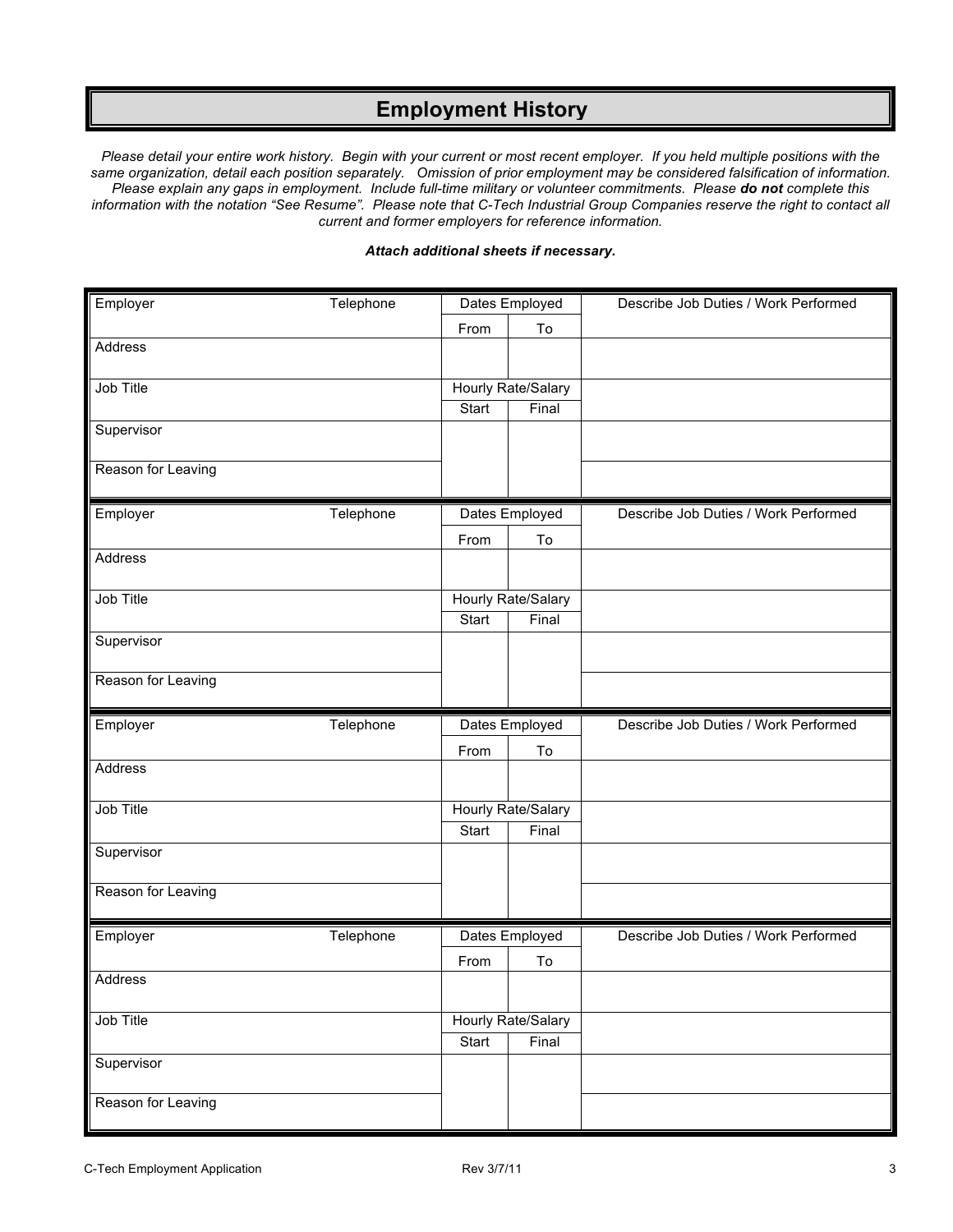## **Policies and Agreements**

|            | The following are brief statements covering general C-Tech Industrial Group companies' employment policies. Upon hire, each<br>employee will be required to review and acknowledge all company policies contained in the appropriate Personnel Policy Manual<br>for the company to which they are hired.                                                                                                                                                                                                                                                                                                                                                                                                                                                                                                                                  |
|------------|-------------------------------------------------------------------------------------------------------------------------------------------------------------------------------------------------------------------------------------------------------------------------------------------------------------------------------------------------------------------------------------------------------------------------------------------------------------------------------------------------------------------------------------------------------------------------------------------------------------------------------------------------------------------------------------------------------------------------------------------------------------------------------------------------------------------------------------------|
|            | Please read each statement closely and initial each acknowledging your agreement and understanding.                                                                                                                                                                                                                                                                                                                                                                                                                                                                                                                                                                                                                                                                                                                                       |
|            | Safety: All employees will wear personal protective equipment, such as, safety glasses, hardhat, and substantial work boots or<br>shoes at all times, as well as long sleeve shirts where required, or as directed by their Supervisor. At no time, while on the job site<br>or location, will sleeveless shirts, slippers, tennis or canvas shoes be allowed. Employees will be required to obey all company<br>and/or client safety regulations while on company and/or client's property. All employees agree to voluntarily participate in company<br>safety training programs and maintain safety certifications. While on the work site, hair must be confined within the outer rim of a<br>safety hat and must not extend below the top of the shirt collar. Facial hair must comply with our client's individual policies.        |
|            | Attendance: If any employee is unable to work for a valid reason, the home office must be notified at least one hour before starting<br>time, or the day before if possible. Anyone not showing up on time may be replaced.                                                                                                                                                                                                                                                                                                                                                                                                                                                                                                                                                                                                               |
|            | Wages: Due to contractual obligations with clients, wages for the same type of employee classification may vary from project<br>location to project location. Employees will be advised of their classification and wage upon initial hiring. If employee is reassigned<br>from one assignment or classification to another, he/she will be notified of any wage changes (either up or down) prior to relocation.                                                                                                                                                                                                                                                                                                                                                                                                                         |
|            | Pay Schedule: All C-Tech companies pay on a weekly basis (Friday). All employees are required to sign up for automatic deposit<br>of weekly pay to a financial institution of their choosing or enroll in Company's VISA backed pay card.                                                                                                                                                                                                                                                                                                                                                                                                                                                                                                                                                                                                 |
|            | Accidents: Any accident must be reported to employee's Supervisor immediately and an accident report completed by your<br>Supervisor. You agree that all work related accidents will be reviewed and treated by the Company appointed physician.                                                                                                                                                                                                                                                                                                                                                                                                                                                                                                                                                                                          |
|            | Equal Employment Opportunity: C-Tech Industrial Group Companies are committed to the principles of equal employment<br>opportunity and are committed to make employment decisions based on merit. We are committed to complying with all Federal,<br>State and local laws providing for equal employment opportunities, as well as all laws related to terms and conditions of<br>employment. We desire to maintain a work environment that is free of sexual harassment and discrimination due to race, religion,<br>color, national origin, physical or mental disability, age or any other status protected by Federal, State or local laws. The Company<br>will make reasonable efforts to accommodate those physical or mental limitations of an otherwise qualified employee unless undue<br>hardship would result for the Company. |
|            | Drug/Alcohol Testing: If you are offered a position with the Company, you will be given a drug/alcohol test as a condition of<br>employment. Your refusal to timely submit to a drug/alcohol test or your failure to pass such a test means you will not be employed<br>by this Company. All test results will be kept confidential. The individual undergoing testing will not be directly observed while<br>providing the specimen unless there are reasonable grounds to believe the individual may alter or substitute the specimen.                                                                                                                                                                                                                                                                                                  |
|            | Testing Authorization: If offered a position with the Company, you agree to any legally permitted physical, psychological, skill,<br>drug, or medicine test required by the Company as a condition of employment.                                                                                                                                                                                                                                                                                                                                                                                                                                                                                                                                                                                                                         |
|            | Investigation Authorization: You authorize investigation into all statements and references contained in this application. Said<br>investigation may include interviews with past employers, workers and friends. Said investigation may also include credit, driving,<br>criminal background, references, citizenship or immigration status, and other background checks. As a condition of applying for this<br>job, you authorize reasonable post-hire investigations into your credit, driving, immigration status, and criminal background. As a<br>condition of employment, the Company will perform a verification of your social security number through E-Verify.                                                                                                                                                                |
|            | At-Will Employment: You understand and agree that if you are employed by the Company, your position will be "at-will", which<br>means that the Company may terminate the employment relationship at any time, with or without cause and with or without notice.<br>Likewise, the Company will respect your right to terminate your employment at any time, with or without cause and with or without<br>notice. You further understand that any prior representation, whether expressed or implied to the contrary is hereby superseded<br>and that no promise or representation contrary to the foregoing is binding on the Company unless made in writing and signed by the<br>Company's President.                                                                                                                                     |
|            | Company Obligation: You understand and agree that the Company's acceptance of this application does not mean that a position<br>for which you are qualified is open or that the Company has agreed to hire you. You further understand that the Company is under<br>no obligation to hire you as the result of accepting this completed application.                                                                                                                                                                                                                                                                                                                                                                                                                                                                                      |
|            | <b>Complete and Accurate Information:</b> You hereby certify that you have not knowingly withheld any information that might<br>adversely affect your chances for employment and that the answers given by you are true and correct to the best of you knowledge.<br>You further certify that you have personally completed this application. You understand that any omission or misstatement of fact<br>on this application, or any other document used to secure employment, shall be grounds for rejection of this application or for<br>immediate discharge if you are employed, regardless of the time elapsed before discovery.                                                                                                                                                                                                    |
| Signature: | Date:                                                                                                                                                                                                                                                                                                                                                                                                                                                                                                                                                                                                                                                                                                                                                                                                                                     |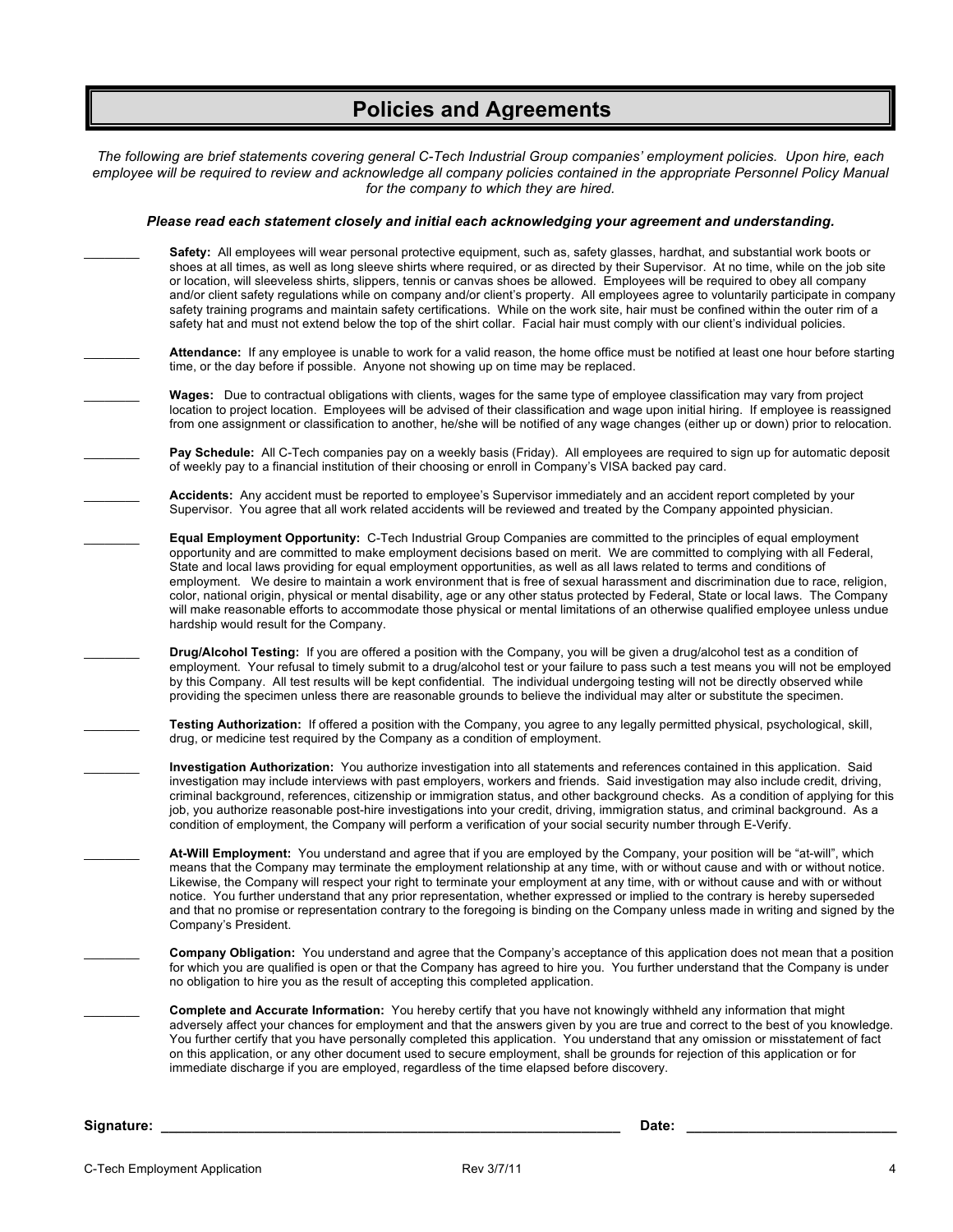### **Emergency Contact Information**

|          |                       |                                        | Contact Name (Last, First, MI): Note that the state of the state of the state of the state of the state of the state of the state of the state of the state of the state of the state of the state of the state of the state o |                             | Relationship:                                                                                                                                                                                                                                                                                                            |            |                      |
|----------|-----------------------|----------------------------------------|--------------------------------------------------------------------------------------------------------------------------------------------------------------------------------------------------------------------------------|-----------------------------|--------------------------------------------------------------------------------------------------------------------------------------------------------------------------------------------------------------------------------------------------------------------------------------------------------------------------|------------|----------------------|
| Address: |                       |                                        |                                                                                                                                                                                                                                |                             | City: 2008. The State: 2008. The State: 2008. The State: 2008. The State: 2008. The State: 2008. The State: 2008. The State: 2008. The State: 2008. The State: 2008. The State: 2008. The State: 2008. The State: 2008. The St                                                                                           |            |                      |
|          | Home Phone: (         |                                        |                                                                                                                                                                                                                                |                             |                                                                                                                                                                                                                                                                                                                          |            |                      |
|          |                       |                                        |                                                                                                                                                                                                                                | <b>Health Questionnaire</b> |                                                                                                                                                                                                                                                                                                                          |            |                      |
|          |                       |                                        | Please read all questions carefully and answer with a "Yes" or "No".                                                                                                                                                           |                             | For any questions answered with "Yes", please provide details in Question 17 at end of questionnaire.                                                                                                                                                                                                                    |            |                      |
| 1.       |                       |                                        | Do you currently have any health problems which may affect your ability to Work?                                                                                                                                               |                             |                                                                                                                                                                                                                                                                                                                          | $\Box$ Yes | $\Box$ No            |
| 2.       |                       |                                        | At the present time are you taking any prescribed medicine (i.e., pills, tablets, injections, etc.)?                                                                                                                           |                             |                                                                                                                                                                                                                                                                                                                          | $\Box$ Yes | $\Box$ No            |
| 3.       |                       |                                        | Have you ever been advised to have a surgical operation which has NOT been performed?                                                                                                                                          |                             |                                                                                                                                                                                                                                                                                                                          | $\Box$ Yes | $\Box$ No            |
| 4.       |                       |                                        | Have you ever had back surgery or missed work because of a back related problem?                                                                                                                                               |                             |                                                                                                                                                                                                                                                                                                                          | $\Box$ Yes | $\Box$ No            |
| 5.       |                       | do you have ANY LOSS or IMPAIRMENT OF: |                                                                                                                                                                                                                                |                             | Vision, hearing and sense of taste and smell can be important in protecting yourself and others against<br>certain potential environmental hazards in the work place. As a result of injury, illness or other cause,                                                                                                     |            |                      |
| 5.1.     |                       |                                        | distinguish colors, or see in dim light which is not corrected by prescription lenses?                                                                                                                                         |                             | VISION in either eye that interferes with you depth perception, ability to read, see at a distance,                                                                                                                                                                                                                      | $\Box$ Yes | $\Box$ No            |
| 5.2.     |                       | measured hearing loss?                 |                                                                                                                                                                                                                                |                             | Hearing which may interfere with your ability to understand spoken words, requires you to wear a<br>hearing aid, or requires you to avoid exposure to excessive noise including any know or previously                                                                                                                   | $\Box$ Yes | $\Box$ No            |
| 5.3.     |                       |                                        | SPEECH that interferes with your ability to communicate by means of your voice?                                                                                                                                                |                             |                                                                                                                                                                                                                                                                                                                          |            | $\Box$ Yes $\Box$ No |
| 5.4.     |                       | Your sense of TASTE or SMELL?          |                                                                                                                                                                                                                                |                             |                                                                                                                                                                                                                                                                                                                          | $\Box$ Yes | ⊔ No                 |
| 6.       | loss of sensation of: |                                        | and to stand, walk, and climb on irregular work surfaces, ladders, and/or scaffolding. Some work<br>assignments may require strenuous and repetitive use of the arms and legs. As a result of injury,                          |                             | Some work assignments require the ability to maintain a firm grip to lift and carry bulky or heavy objects<br>assignments may also require frequent and prolonged bending of the neck and back, while other work<br>illness or other causes (such as arthritis), do you have ANY IMPAIRMENT including pain, numbness, or |            |                      |
| 6.1.     |                       |                                        |                                                                                                                                                                                                                                |                             | Either HAND that limite devterity or your ability to maintain a strong arin or hold objects firmly or                                                                                                                                                                                                                    |            |                      |

Either HAND that limits dexterity or your ability to maintain a strong grip or hold objects firmly or handle objects with your fingers? □ Yes □ No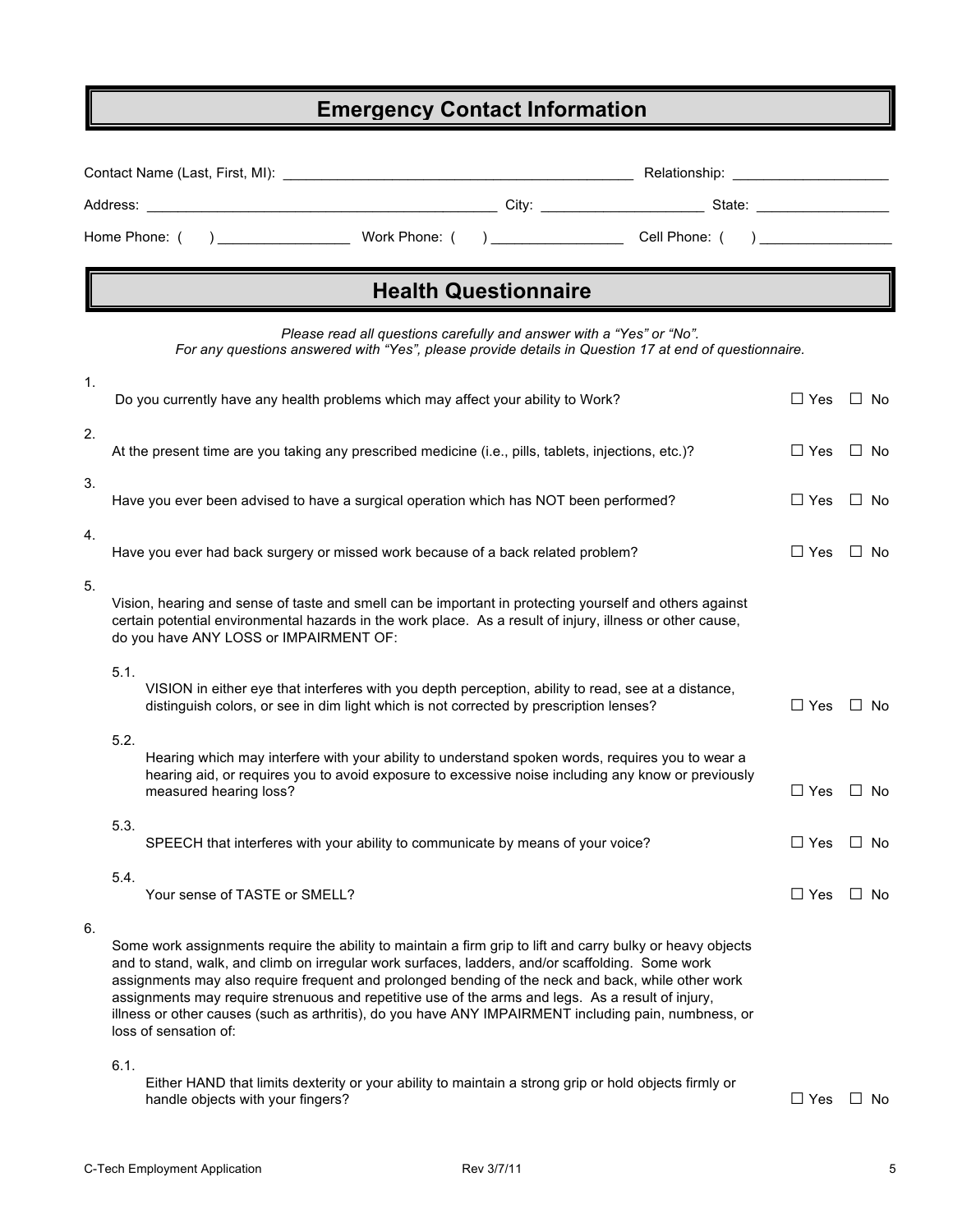| 6.2. | Either ARM or SHOULDER which reduces strength or limits normal range of motion?                                                                                                                                                  | $\square$ Yes | No.    |
|------|----------------------------------------------------------------------------------------------------------------------------------------------------------------------------------------------------------------------------------|---------------|--------|
| 6.3. | Either FOOT or LEG which causes reduced strength or limits normal range of motion or your<br>ability to stand, walk, squat, kneel, climb stairs, work on ladders or scaffolding, or walk on slippery<br>or uneven work surfaces? | $\Box$ Yes    | l I No |
| 6.4. | Your NECK which interferes with bending or rotation of your neck, or interferes with your ability to<br>hold you head in fixed positions for prolonged periods of time?                                                          | $\Box$ Yes    | No.    |
| 6.5. | Your BACK which causes reduced strength or interferes with your ability to bend your back<br>frequently, your ability to lift, carry, push or pull heavy objects or work in a stooped or squatting<br>position?                  | Yes           | N٥     |

### **Health Questionnaire (Continued)**

7.

8.

9.

Some work assignments (work at heights for example) could be dangerous in event of dizziness, loss of equilibrium, fainting, or sudden loss of consciousness. As a result of injury, illness or other cause, do you have ANY IMAPIRMENT which may:

|     | 7.1. | Affect your equilibrium or ability to maintain your balance?                                                                                                                | $\Box$ Yes $\Box$ No |                |
|-----|------|-----------------------------------------------------------------------------------------------------------------------------------------------------------------------------|----------------------|----------------|
|     | 7.2. | Alter you normal state of consciousness or cause you to become unconscious?                                                                                                 | $\Box$ Yes           | ∐ No           |
|     | 7.3. | Make it dangerous for you to work at heights or to work around or operate moving machinery?                                                                                 | $\Box$ Yes           | $\Box$ No      |
|     | 7.4. | Prohibit you from driving licensed company vehicles of public roadways?                                                                                                     | $\Box$ Yes           | No<br>$\Box$   |
|     | 7.5. | Prohibit you from working in remote, isolated, or confined spaces?                                                                                                          | $\Box$ Yes           | $\Box$<br>No   |
|     | 7.6. | Limit you ability to perform very strenuous physical activity?                                                                                                              | $\Box$ Yes           | $\perp$<br>No. |
| 8.  |      | Unsafe work behavior can result from drug abuse, alcoholism, or mental illness. Considering this,<br>carefully answer the following questions.                              |                      |                |
|     | 8.1. | Do you have problems related to alcohol or drug abuse?                                                                                                                      | $\Box$ Yes           | $\Box$ No      |
|     | 8.2. | Do you have troubles due to nerves, emotional disorders, or any form of mental illness?                                                                                     | $\Box$ Yes           | $\Box$<br>No   |
| 9.  |      | Within the past 12 months have you had any medical or surgical treatment or observation (i.e., seen a<br>doctor) for an7y disease, injury, or disorder?                     | $\Box$ Yes           | $\Box$<br>No.  |
| 10. |      | Within the past 36 months have you been an in-patient in a hospital or clinic for any medical or surgical<br>treatment or observation for any disease, injury, or disorder? | $\Box$ Yes           | $\Box$<br>No   |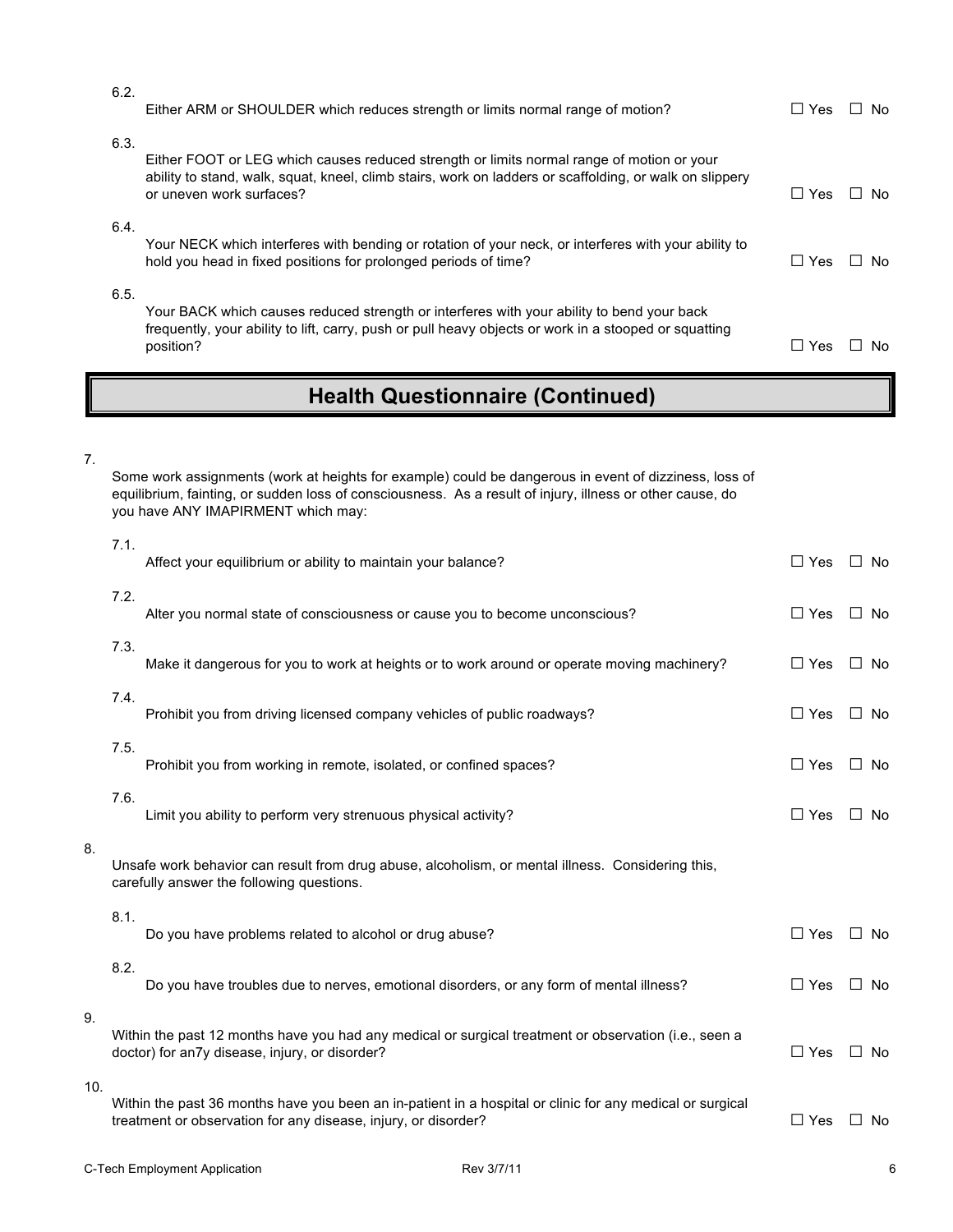| 11. | Do you have a personal physician? (If "YES", please answer below.)                                                                                                                             | $\Box$ Yes    | $\Box$ No |
|-----|------------------------------------------------------------------------------------------------------------------------------------------------------------------------------------------------|---------------|-----------|
|     |                                                                                                                                                                                                |               |           |
|     |                                                                                                                                                                                                |               |           |
|     |                                                                                                                                                                                                |               |           |
| 12. | Do you know of any reason why you cannot perform the essential functions of the job for which you are<br>applying with or without reasonable accommodations? (IF "YES", please explain below.) | $\Box$ Yes    | $\Box$ No |
| 13. | Have you ever made a claim for or received Worker's Compensation?                                                                                                                              | $\square$ Yes | ∐ No      |
| 14. | Past Medical History:Please give date of last Tetanus Shot                                                                                                                                     |               |           |
|     | Disability or compensation from Armed Services or Industry _____________________                                                                                                               |               |           |
|     | What is your current height (without shoes)? ____________ feet, __________<br>inches                                                                                                           |               |           |
|     | What is your current weight (indoor clothes, without shoes)? ___________________ pounds                                                                                                        |               |           |

### **Health Questionnaire (Continued)**

15. For all questions marked "YES", please give the details in the space below: (If more space is required, please attach additional pages.)

| Question<br>No. | Date | Kind of<br><b>Illness</b> | Medication/<br>Treatment | Name & Address of<br>Doctor or Hospital/Clinic | Status of Illness |
|-----------------|------|---------------------------|--------------------------|------------------------------------------------|-------------------|
|                 |      |                           |                          |                                                |                   |
|                 |      |                           |                          |                                                |                   |
|                 |      |                           |                          |                                                |                   |
|                 |      |                           |                          |                                                |                   |
|                 |      |                           |                          |                                                |                   |
|                 |      |                           |                          |                                                |                   |
|                 |      |                           |                          |                                                |                   |
|                 |      |                           |                          |                                                |                   |
|                 |      |                           |                          |                                                |                   |
|                 |      |                           |                          |                                                |                   |

#### **Complete and Accurate Information Affirmation:**

I know if I secure my employment by means of any false statement, misrepresentations, or concealment as to my physical condition, my employment is fraudulent and I am liable to immediate dismissal. I affirm that I have carefully read the above health questionnaire, know and understand my answers made to the questions, and I declare that all of my answers are true, complete and accurate.